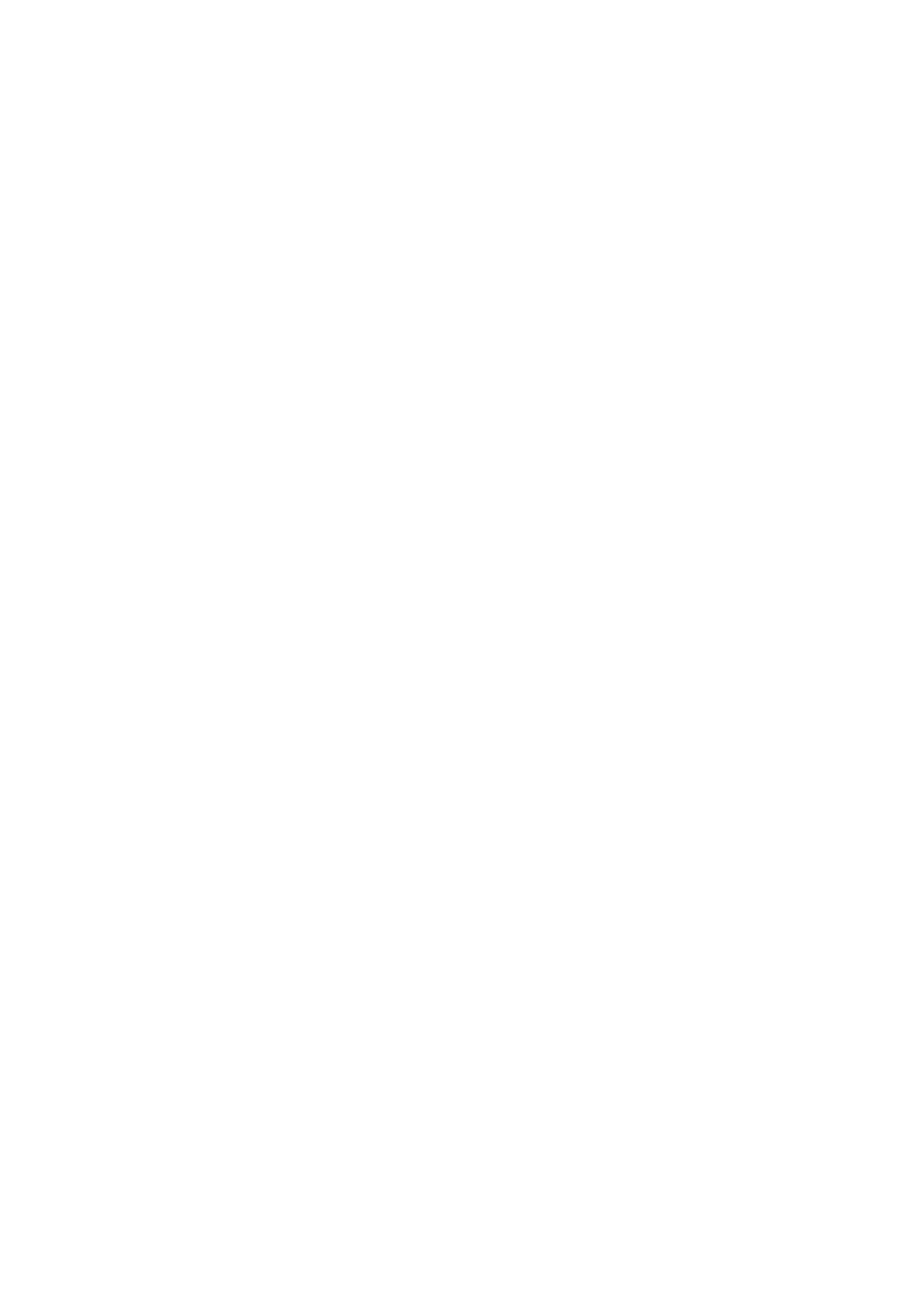**Gnistfrie momentnøkler** 





#### NS041 for the wrench in AL-BR

| <b>MINMCSXX</b> |  |
|-----------------|--|
|-----------------|--|

- **4 RECOMTLIVINGMC**  $\overline{V}$
- 78CSTILSM MATNLASSETNELMELT
- **INSINER TMSETLIVIGX** SKKKK  $\overline{V}$
- **EXNECSX SXX** 4 MY RIM THAT  $\overline{V}$
- **5XWM XXXLM MEXYIME MICKNIX MIMINING XXX**  $\overline{V}$
- $\sqrt{2}$
- 4 LSMMMS XX **Example 20 No. 2 State 3 No. 2 State 3 No. 2 State 3 No. 2 State 3 No. 2 State 3 No. 2 State 3 No. 3 State 3 N** MX  $\vee$
- TESTSLMENT TNSTECS **METRUM**  $M$   $H$ XXXXXX **TMSES**  $\vee$
- *BUINTING SNETTS* N MCXL**M TAX**  $\vee$
- MKMSLMKINK **MGSXX MMSCSM XXXXX EXSKIM MYMTM**  $\overline{V}$





| Code AL-BR   | <b>Nm</b>  | ft-lb        | Male square | A mm | <b>B</b> mm | C <sub>m</sub> | $D$ mm | $E$ mm | F <sub>mm</sub> | $\mathbf{g}$ |
|--------------|------------|--------------|-------------|------|-------------|----------------|--------|--------|-----------------|--------------|
| NS041-8-25   | $5 - 25$   | 3.75-18.75   | $1/4$ "     | 290  | 277         | 214            | 27     | 13,5   | 20,5            | 410          |
| NS041-12-50  | $10 - 50$  | $7.5 - 37.5$ | $3/8$ "     | 360  | 340         | 270            | 40     | 33     | 22,5            | 930          |
| NS041-16-100 | $20 - 100$ | $15 - 75$    | $1/2$ "     | 405  | 385         | 315            | 40     | 37     | 22              | 1030         |
| NS041-16-200 | 40-200     | $30 - 150$   | $1/2$ "     | 500  | 480         | 410            | 40     | 37     | 22              | 1220         |
| NS041-16-260 | 60-260     | 45-195       | $1/2$ "     | 595  | 575         | 505            | 40     | 37     | 22              | 1420         |
| NS041-24-670 | 150-670    | 110-500      | $3/4$ "     | 1150 | 1139        | 1069           | 63     | 55.5   | 33,5            | 5620         |
| NS041-32-900 | 200-900    | 150-675      | $-111$      | 1245 | 1234        | 1164           | 63     | 60,5   | 33,5            | 7130         |

Non stock items. Lead Time from our supplier to EDC 5-7 weeks

# **Follow the fish!** www.bahco.com